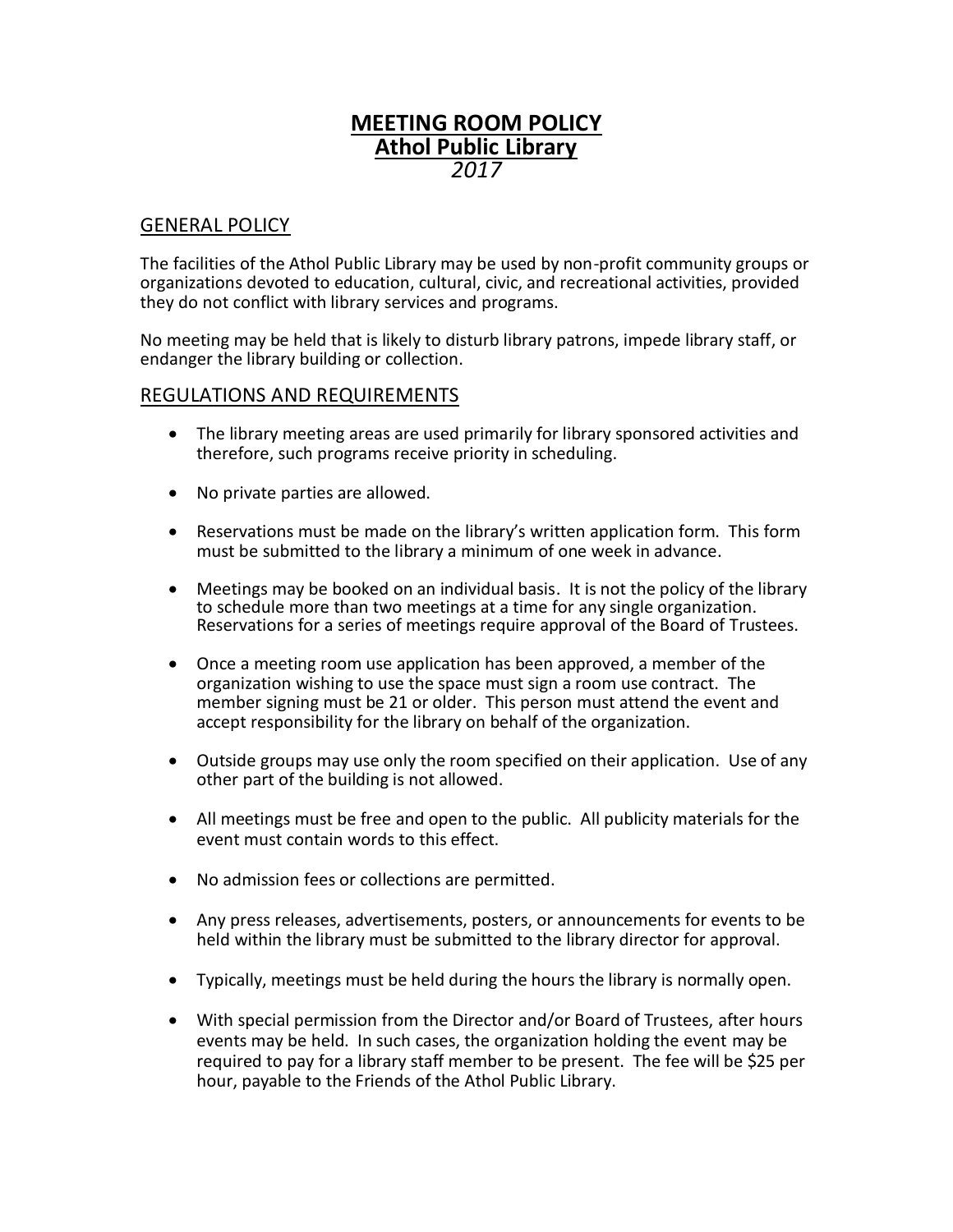- There is no charge for the use of library facilities held during regular open library hours.
- Persons scheduling the facilities are responsible for setup and pickup of tables, chairs, etc. All groups using library rooms are responsible for the care and clean up of any rooms used. They are also responsible for any damage.
- Light refreshments may be served by persons granted the use of the building.
	- o The sponsoring organization is responsible for providing any needed cutlery, plates, paper goods, etc.
	- o Rubbish must be removed from the premises.
- Proper conduct is expected of any group using the facilities and persons in violation of library rules and regulations will be requested to leave the premises.
	- $\circ$  There is no smoking permitted anywhere within the library or on library grounds.
	- o Alcoholic beverages must not be dispensed or consumed without the proper permits from the Athol Select Board. Prior approval must be obtained by the Library Trustees.
- Attendance at meetings shall be limited to the room's legal capacity, as posted.
- Children who attend meetings with their parents must remain with their parents.
- Groups reserving a library space may not, under any circumstances, store any of their own items or equipment in any part of the library for any amount of time.
- The library collection is not accessible after hours.
- Exterior doors (entryways) must be kept locked or monitored during non-library hours.
- Use of the library telephone is prohibited except in case of emergency.
- The sponsoring organization is solely responsible for the liability of any and all participants in the event. Neither the Board of Trustees nor the Town of Athol shall be responsible for injury to persons or property that occurs while the meeting room is being used.
- Use of the library space does not constitute an endorsement of an organization's policies or beliefs. All publicity must include the words: "Not a library sponsored event."
- If the library building is closed due to emergency conditions or inclement weather, the meeting rooms will not be available.
- If, in the opinion of the Board of Trustees or Library Director, the presence of a police officer is deemed advisable, the group using the meeting room will hire one at its own expense.